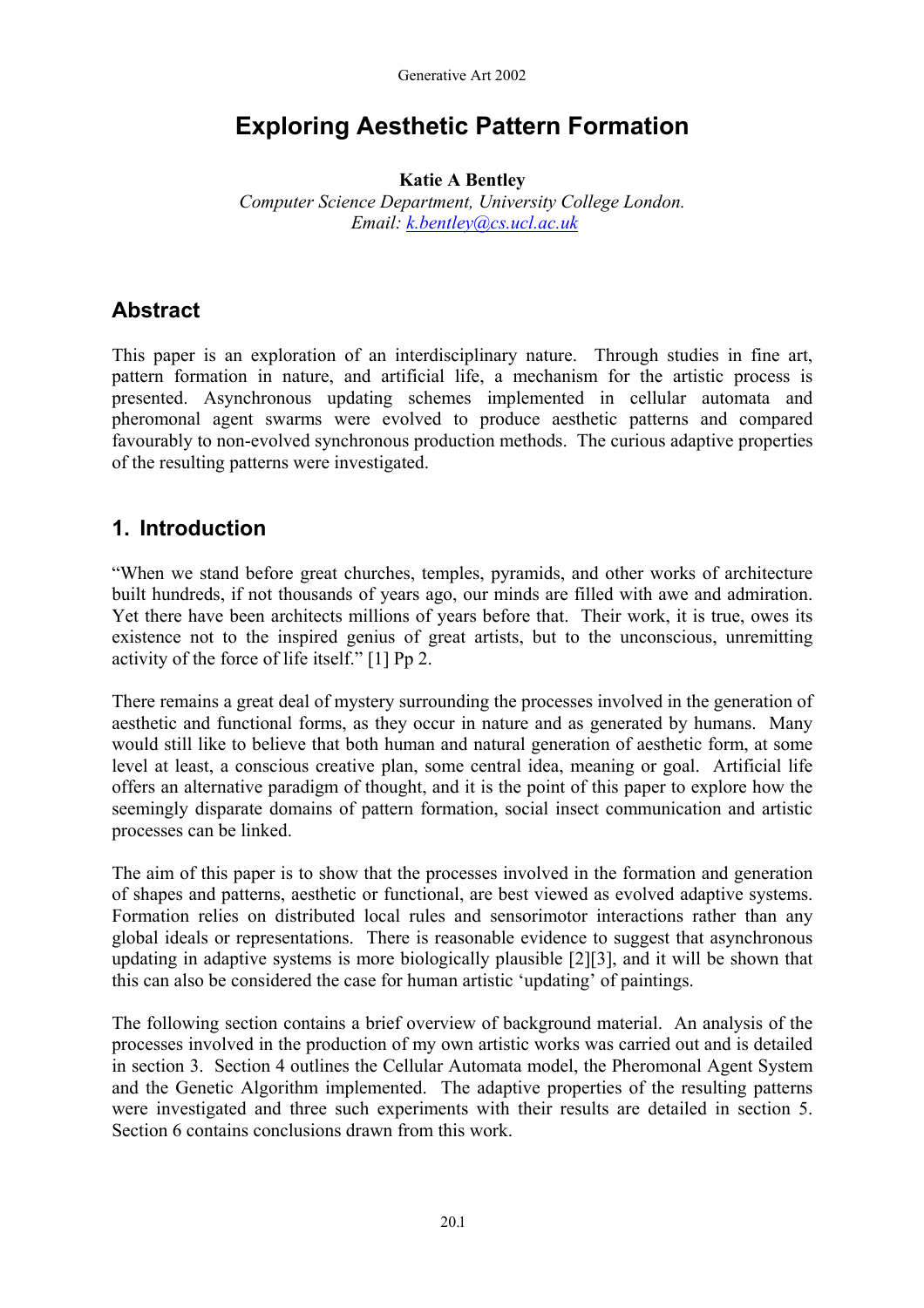# **2. Background**

There are many areas of nature where ordered patterns occur. It is interesting to note that the idea of formation as a result of *local interactive signals producing adaptations in movement* can be used as a model of growth of patterns in both animate and inanimate forms, for example snowflakes, animalcules, nests and mammalian coat patterns [1].

Pattern formation is concerned with how the spatial arrangement of cells occurs. It would appear that pattern is generally laid down early on providing good evidence for the autonomy of development as a separate process [4]. However, there is as yet no experimental evidence to support any of the proposed pattern formation theories offered by theoretical biology.

Pattern formation was originally dominated by theories in terms of *prepatterns*, the idea that developmental fields have a non-uniform spatial arrangement of substances in a tissue whose local peaks induce the formation of pattern elements, i.e. pattern is preprogrammed, laid out globally [5]. *Positional information* was an alternative approach that replaced this outdated theory and paved the way for a number of interesting theories all incorporating local cell to cell interactions as a method for pattern formation, rather than a predefined arrangement of pattern elements [4][5].

Cellular Automata have been used to model pattern formation as it occurs in many domains e.g. mammalian coat patterns, seashell patterns and embryological pattern formation. This is mainly because of the general property of local interactions to produce global phenomenon, meaning that they provide a good generic model of other models of pattern formation, for example the Turing system [6].

There are many species that construct complex architectures, social insects can be seen to generate hugely intricate patterns and structures when nest building, the possible organisational mechanism put forward in [7] to explain how this can occur is *stigmergy,* a form of self organisation. The basic idea is that the coordination of individuals' tasks depends not on any communication between them but on the nest structure itself [6]. A termite picks up a soil pellet, impregnates it with a 'cement pheromone'*,* which diffuses away, attracting other termites to drop their pellets near by.

Aesthetic evolution selection by a human observer has been much utilised for the generation of, often stunning, visual images, [9][10][11]. However, as pointed out by Dorin [11] the images evolved not only reflect the users desires but more importantly the restrictions of the program. Dorin notes that the user selection process is a top down method for generation of form, in a 'choose your own adventure book' way, that is, no matter how creative the user tries to be, the image cannot stray out of the ones available in the book. This 'explorer' rather than 'artist' generative method seems far removed from the bottom up procedures implemented in my own art. The process of globally assessing the aesthetic merit of an image should not be confused with the local updating of a canvas with aesthetic intention; art appreciation is not synonymous with art production.

Design by distributed systems reflects the processes observed within many fields and also the current trend to explore the computational possibilities for exploiting design theories, such as computer aided design packages for Architecture, robot morphologies and furniture design [6][12][13]. Computer simulations have been put forward as works of art themselves, artist Paul Brown used cellular automata to produce very attractive and distinct images, however,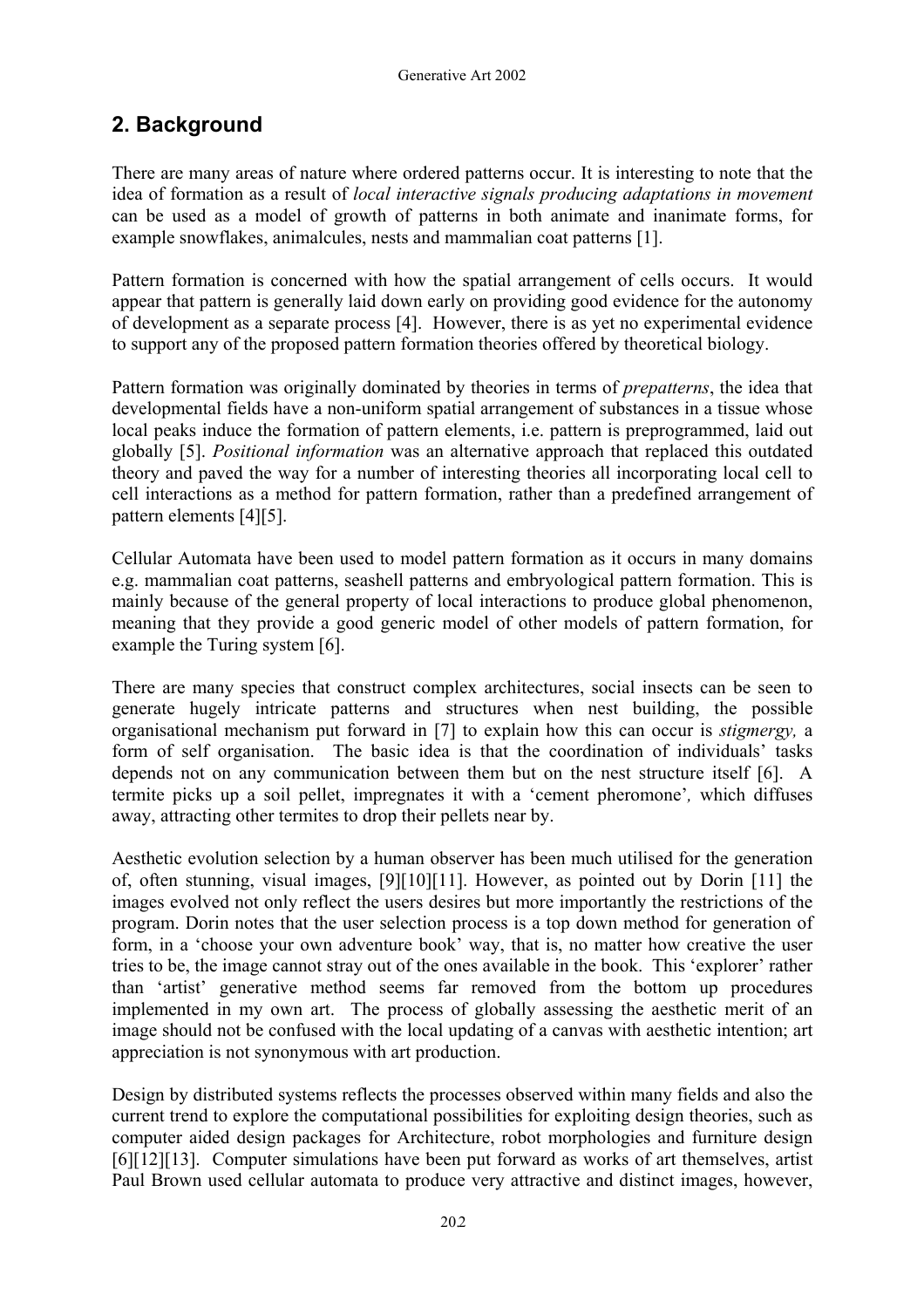they were aesthetically biased by the use of patterned tiles and randomness rather than relying only on the cellular Automata rules<sup>[1](#page-2-0)</sup>.

# **3. The Artistic Process**

Generally, in work done using distributed models of pattern and structure formation in nature the method is contrasted with the centralised, plan based methods assumed to be invoked by humans, particularly artists and architects [1]. This assumption is just as short sighted as the prepattern approach was to pattern formation and it is hoped that highlighting this in this paper could spark further, more realistic models of aesthetic production that are all encompassing, as positional information did for pattern formation.

There are certain principles, techniques and medium specific methodologies that contribute to the attractiveness and quality of a piece of painting. Artistic talent is far from a magic, indefinable essence, possessed by the few and jinxed by deconstruction. Rather it can be thought of as the conscious or unwitting implementation of an adaptive system, consisting of a particular updating scheme and low level local rules or techniques, which have been arrived at through an evolutionary process.

"I first thought that making a portrait consisted of looking at the model and drawing the portrait, and that this entailed artistic creativity and was quite a mysterious process." [14] Pp 24.

Using eye tracker tests, which record precisely where the eye was looking and motion trackers which tracked the movements of the hands in space, Tchalenko et al tried to find out what the 'magical' process involved in the drawing of a portrait is. Their results back up my own experience and method of portrait painting. To begin with the painter makes very quick precise eye movements on the paper and the sitter followed by very small markings on the paper. As the picture progresses longer and longer periods are spent looking at larger and larger sections of the paper, and not the sitter, and producing bigger bolder sweeping movements. Tchalenko concluded from these observations that "portrait painting, at least for this painter, was a complex combination of a fading memory image and an increasing presence of the emerging picture" [14] Pp 24.

It is crucial to the development of the picture how each local area to be assessed and altered is selected. This is based on the idea that the *global* image is not assessed at each paint stroke and that the small area viewed is important to the type of stroke made. It is clear, from the fact that there is generally only one hand making any movements on the canvas at any one time, that the updating of each section of the painting can not happen at once, the areas of the painting are updated *asynchronously*.

There are many different methodologies employed for the development of a picture. For example, it is not generally advised to make one tiny area of the painting perfect and polished before painting any other areas. Interestingly enough this discouraged method is the most prolific among untrained artists and school age children. A more refined approach, which is medium specific, is to move about the painting in a systematic or random way (but generally hitting every area of the canvas) and, for example with oils and acrylics only put down dark

<span id="page-2-0"></span> <sup>1</sup> Insight from Paul Brown at Blip sci-art discussion group Brighton 22/07/02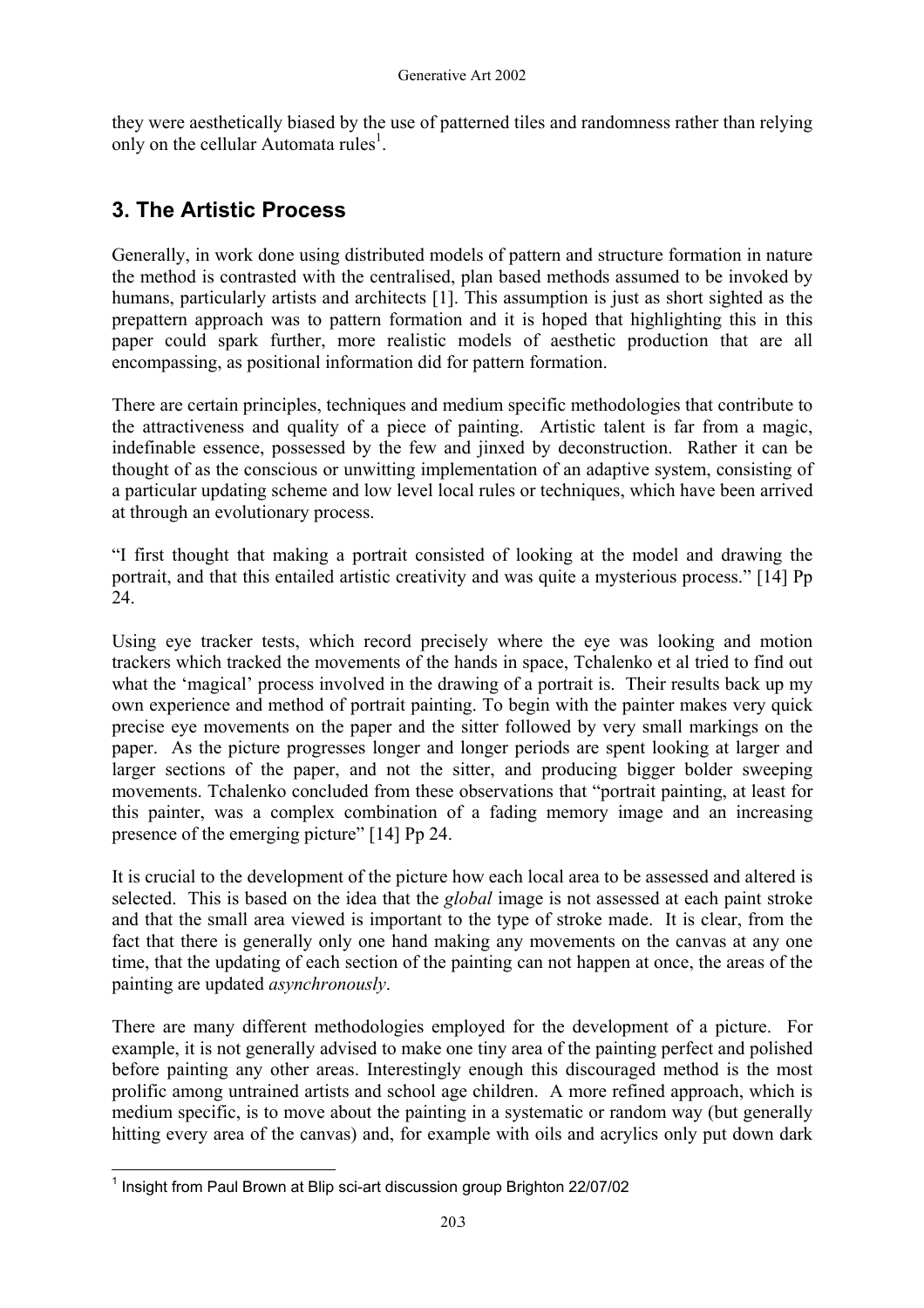paint where it is needed and then move on. Only once an area is encountered that needs no more dark are the next lightest shades applied, this process continues until the white highlights are added, then, in theory, the painting is finished. This was the updating scheme used in fig 1.



**Figure 1:** *Adaptive Cubist* K A Bentley 2002

There are some general rules that are taught and can be observed in aesthetic works. For example the rule of complementary colours and that shade supports light, that is, light should always be next to dark [15][16]. It is not suggested that all aesthetic pieces are, or can all be, produced using the *same* rules but just that an interactive rule based system can be a good generic model of aesthetic production.

All established artists have a distinct style. They will have experimented with and learnt from other styles and it is through the discovery of new rules and the effect of the interaction of that new rule with others that arts creativity and novelty perpetuates. As with evolutionary models, children's paintings are in general not aesthetically pleasing, they are the beginning of a very long learning and refining process, picking out the good tricks and the bad ones and repeating pleasing structures but within new environments and with different rules. This process has also been noted in the drawings of apes [17]. Recurrent themes and paint application techniques along with updating schemes and implementation of particular aesthetic rule systems like those already described can define an artist's unique style [15].

## **4. The Models**

To investigate the aesthetic potential of the evolutionary, adaptive methodology put forward in this paper, two self-organising systems were experimented with. Cellular Automata (CA) and Pheromonal Agent Systems (PAS) were used because of their ability to model other adaptive distributed systems and due to their connection with natural pattern and structure formation models.

The Genetic Algorithms (GA) employed for the evolution of the CA and PAS were of the same generic structure. However it became necessary to alter the various parameters given the different situations as it became clear that the updating systems greatly affected the size of the search space, given that asynchronous updating meant that the same rule set genotype could map to several, albeit similar, phenotypes. It was not known if there would be patterns that could form independently of this random updating and even if they could cope with the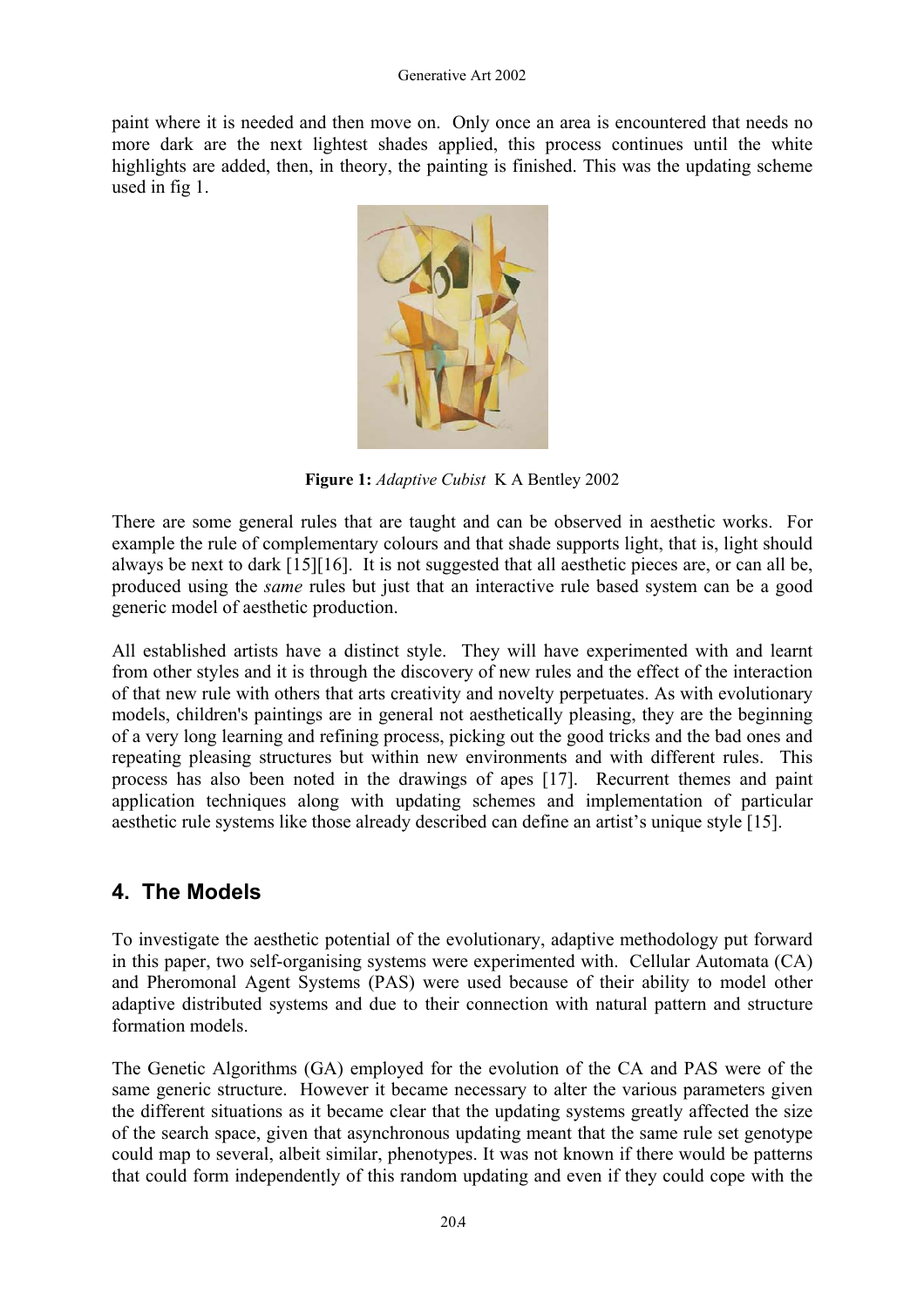asynchronous nature of updating within the CA or PAS, although the results obtained in the preliminary experiments suggested that there would [18].

### **4.1 Cellular Automata**

A two dimensional (*M*×*N*) toroidal CA was used. Each cell *p* represented the pixel in the (*m*, *n*) co ordinate position, where  $m \in M$ ,  $n \in N$ . Each cell could be in one of four states representing four colours. In most experiments the radius *r* of the CA, specifying the range of the update rule, was 1. In all experiments the initial CA cells were randomly set.

Three types of updating were investigated: *synchronous* (Synch), *asynchronous set* (Asynch Set) and *asynchronous random* (Asynch Rand). Asynch set updating meant that at each stage only one cell was updated, and that cell was set. The first cell to be updated was cell (0,0) then cell  $(0,1)$ , then  $(0,2)$  all the way through the rows and columns in order. A time step corresponded to one complete run through all the cells being updated. Although this is asynchronous it is still a deterministic form of updating. In Asynch Rand updating one cell was picked at random to be updated at each stage, with replacement. Unlike Asynch Set updating, after  $M \times N$  stages not all cells had necessarily been updated. This was a nondeterministic form of updating. One time step corresponded to *M*×*N* updating stages. So for all types of updating, in a time step, on average, all cells would have been updated.

## **4.2 CA Genotypes**

The CA genotypes were split into eight blocks, one for each rule. The position of a block in the genotype was crucial as the first two were the rules to implement if the pixel was of the first colour, the next two blocks if it was the second colour and so on, for each of the four colours. Each block contained four genes. The first gene in a block chose the counter to assess, the second related to the operation to use in the rule. Five operations were possible,  $=$ ,  $\langle \rangle \rangle$ ,  $\geq$ ,  $\leq$ . The third gene was the condition, and the fourth was the action. There was a probability of 0.5 that no action would be taken.

For example if the four genes of the first block were 1,2,3,2 then the rule would expand to be: if  $p=0$  and  $C1 > 3$ , then  $p \to 2$ . Where CI denotes the number of neighbours whose state = 1. The rules expanded in a hierarchical format. This resulted in a lot of the genotype essentially being *junk DNA*, as earlier rules took priority.

### **4.3 Pheromonal Agent System**

The PAS was an extension to the Basic Agent Model that was experimented with in [18]. Agents were placed in *N* randomly chosen, with replacement, cells of the CA array.  $r = 1$ which might or might not have been inclusive of the agents cell. The agents all updated the particular cells they 'inhabited' synchronously by assessing the states of the cells in the given radius, they then moved to one of their eight neighbouring cells. Each agent was capable of leaving and reacting to plumes of a 'pheromone' that diffused over time. The movement of agents was governed either by pheromone reaction rules or neighbour states or a hierarchical combination of both. The CA cells initial states, in all experiments, were set to 0.

The pheromone diffusion was based on random walk diffusion [19]. After a pheromone plume was dropped at cell (*m,n*), the amount of pheromone *A* at any given cell in the array, of Euclidean distance x from  $(m, n)$  at time t from when the plume was dropped was given by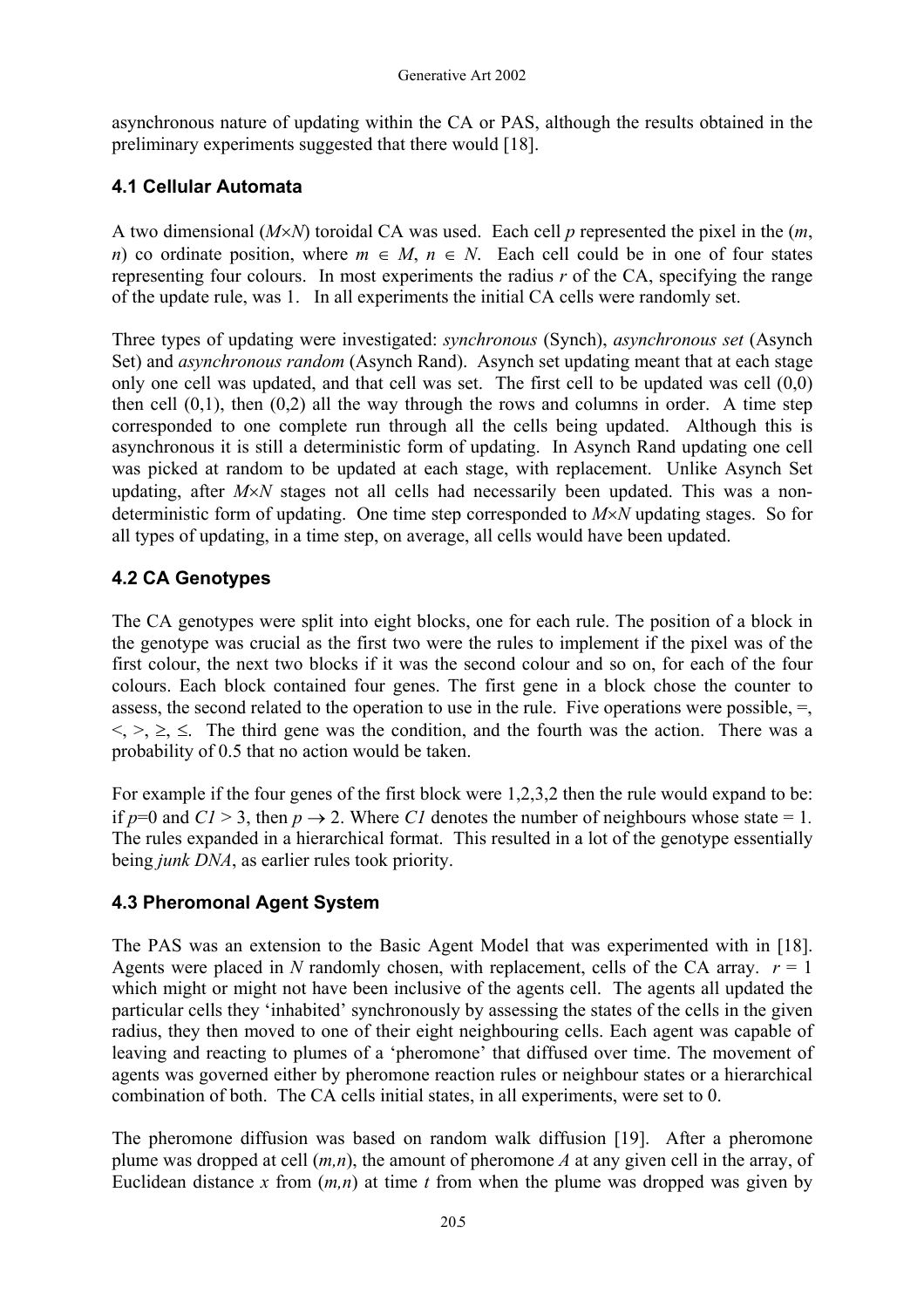equation (1) where *D* is the diffusivity constant (how much the chemical diffuses at each time step) and *Q* is the amount of pheromone dropped.

$$
A = \frac{Qe^{-x^2/4Dt}}{2\sqrt{\pi Dt}}\tag{1}
$$

### **4.4 PAS Genotypes**

The PAS genotypes were split into eight blocks with six genes each. Unlike the CA GA the state of the cell that the agent inhabited was not assessed. However the position of a block was just as important as a hierarchical rule system was again implemented. The first four of the six genes related to the same rule specifications as in the CA genotypes, the fifth specified whether to move to or away from pheromone detected and the sixth specified whether a plume of pheromone was to be dropped or not. Thus the movement system was simple, but was enough to create complexity in the resulting image. The PAS genotypes then had an extra four genes that specified *Q*, *D*, *t* and the optimum number of agents (*AGENTS*). Unfortunately, due to the effect large numbers of agents and plume diffusion time had on evolutionary run time a limit of 20 for each had to be enforced, this was found to be small enough to allow a pattern to develop and run time to be realistic.

#### **4.5 Evolution**

A population of 100 genotypes were evolved for 100 generations. The system was elitist. The top scoring genotype would be replaced into the next population. The top 10 fittest genotypes would become the parents of the next generation, and from this parent pool random parents, with replacement, were chosen to be crossed over at some random starting point of a rule block in their gene string. The resulting genes were then subject to mutation. Each one had a probability of 0.05 of being mutated, so on average 1.6 genes were mutated.

## **5. Experiments and Results**

In this section two of the evolved asynchronous CA patterns generated and one PAS pattern will be analysed. For details of other experiments and patterns obtained see [18].

Fig 2 shows some of the images that were attained without the use of evolution. Various rule sets were experimented with, *smudged ink* shows the effect of involving variable paint trail width into the rule sets. *Game of Life* is simply an Asynch Set updated version of Conway's game of life rules [20]. *Reticulation* was a style of pattern that occurred within many of the arrangements of rule sets, as well as being highly prolific in nature [18], the piece shown in fig 2 is an enhanced section of the *game of life* when updated with Asynch Rand. Without evolution it was highly time consuming to create aesthetically pleasing rule sets, and the act of doing so began to resemble the evolutionary process described in section 3.

For all evolutionary CA experiments a grid size of  $40 \times 40$  was used and for the PAS  $30 \times 30$ was used. This is because it was necessary to minimise run time whilst retaining complexity in the patterns.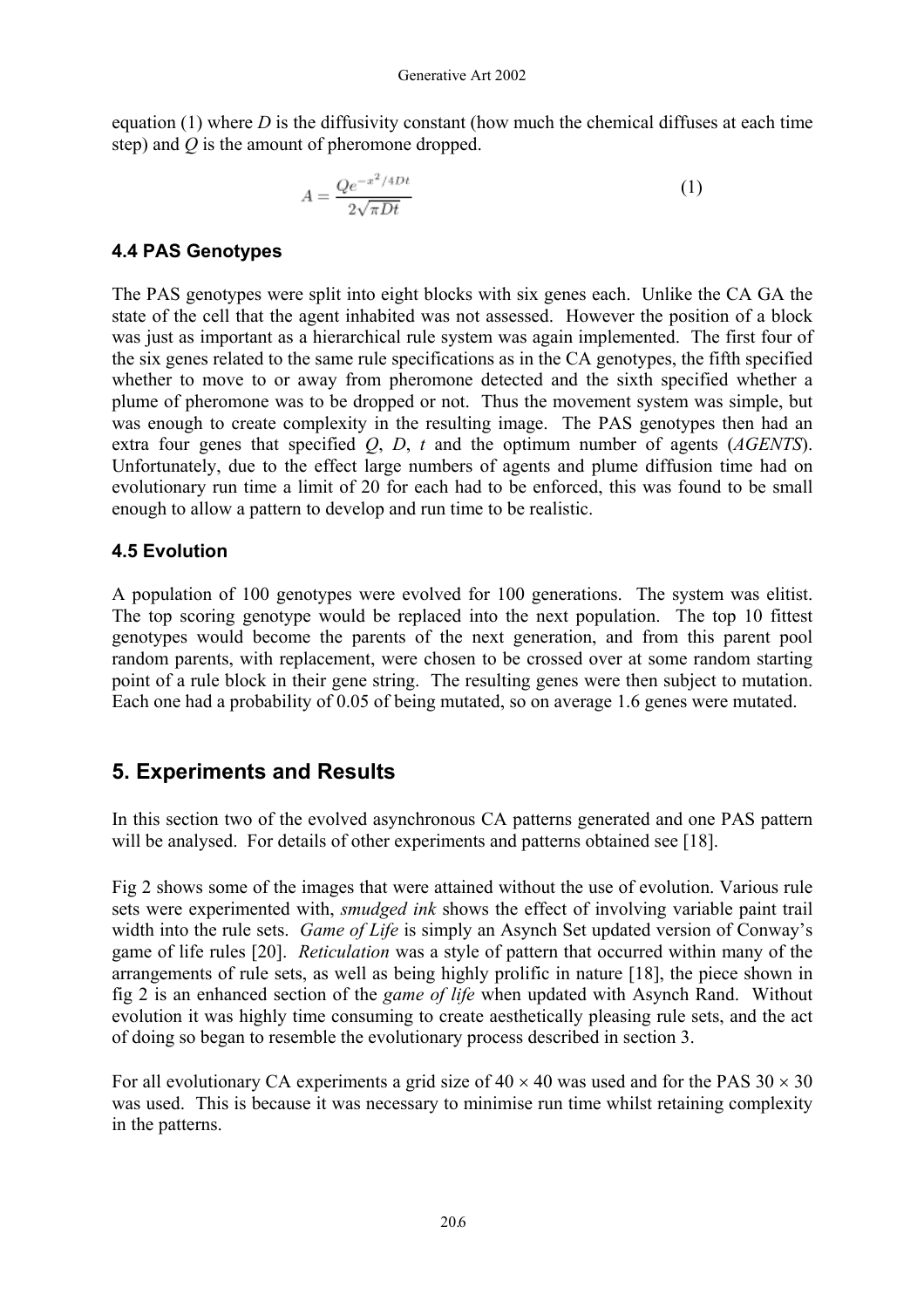### **5.1 Fitness Function**

As it was not the intention to obtain a specific global image but for the pattern to self organise into an aesthetic state local fitness functions were experimented with, with the general aim of achieving mosaic like or clustered patterns.

The fitness function was of the following general form, where there are *n* conditions (*RC*) that must be satisfied to be rewarded and *m* conditions (PC) that if satisfied, the function is penalised and reset to 0. The amount of the sixteen neighbours, outside of  $r = 1$  but within  $r =$ 2, of a certain state *s* will be denoted by *R2Cs. One, two* and *three* refer to the number of cells in the entire CA grid that are of the respective state. See equation (2).

$$
fitness = \begin{cases} 0 & \text{if } PC1 \text{ is true} \\ 0 & \text{if } PCm \text{ is true} \\ \sum_{p=0}^{N \times M} f(p) & \text{otherwise} \end{cases} \qquad f(p) = \begin{cases} 1 & \text{if } RC1 \text{ is true} \\ M \\ 1 & \text{if } RCn \text{ is true} \\ 0 & \text{otherwise} \end{cases} \qquad (2)
$$

Every member of the population was subjected to 5 trials to eliminate patterns that were dependent on the initial conditions. The fitness was judged on each of these trials and the total score for a genotype was the sum of these. In general the fitness was judged at the 40th time step allowing the pattern to develop into its stable state. For Asynch Rand updating 100 steps for development were used, also functions for agents that didn't reward for *C0*  surrounds, i.e. the canvas colour, also needed around 100 time steps for the canvas to be covered in other colours in development.

The occurrence of blanket grid, where all cells were the same colour, became an issue when evolving both the CA rules and the PAS rules. This was due to certain fitness functions, originally designed to reward for clustering, actually being optimised by a blanket grid. This was an uninteresting state for the CA to be in, thus every experiment had a harsh penalty (fitness set to zero) if, at the time step where fitness was evaluated, a blanket grid was detected. However, one problem was that the rule set may be on course to converge to a blanket, but *after* the evaluation time step, meaning that it optimised the fitness function, avoided the penalty *and* remained an uninteresting pattern. Harsher penalties ensued, where fitness would be set to zero if more than half the cells were of the same colour, with this, it was rarely seen, but blankets, with extra long times before convergence, still sneaked in.

### **5.2 Evolved Asynch Set CA Pattern:** *Red Tiles*

The pattern evolved with the fitness function in fig 4 is shown in fig 3 and tentatively titled *Red Tiles*. The fitness function used was a competitive one, meaning that if one pixel satisfied the function then its eight neighbours necessarily could not. It was also a forgiving fitness function in that the fitness for a pattern would accumulate as more of the pixels satisfied it, rather than being dependent on a specific outcome globally. This forgiving fitness was found to be necessary when the desired outcome required that the radius 2 neighbours be of a specific colour as no patterns early on in evolution would be able to satisfy this outright. The desired image was a mosaic like tile pattern where tiles would comprise of a central colour and two outer rings of different colours. What emerged were tiles with only one, red, outer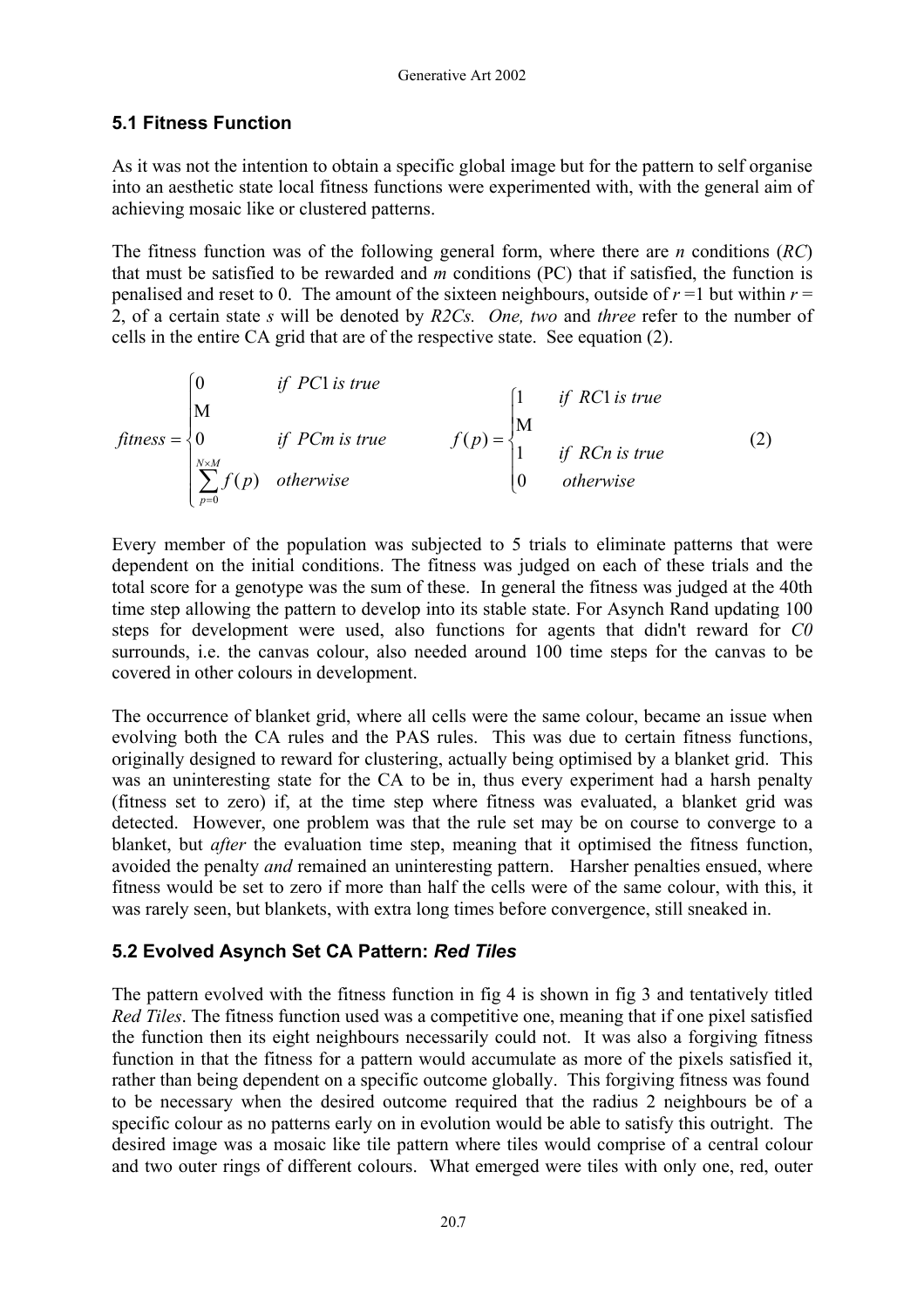ring floating in a sea of another colour. This is due to the forgiving nature of the fitness function.



**Figure 2:** From left to right: Asynch Set CA *Game of Life* [25], PAS *Smudged Ink,* Aysnch Rand CA *Reticulation.*

#### **Adaptation to Perturbations:**

Fig 5 show that *Red Tiles* was able to adapt to perturbations in the states of a randomly chosen, random amount, of its cells, although the original high fitness was never fully recovered. The oscillatory nature of the steady periods reflects the presence of cyclic attractors in the developed pattern. Fig 5 also shows the effect of using one of the other updating environments on the fitness of this pattern. With Asynch Rand updating it climbed slowly to reach a similarly high fitness but with synch updating it was unable to reach even half the desired fitness. This highlights the importance of ascertaining the correct updating environment to evolve within and the huge difference that updating schemes can make to the formation of a pattern.



**Figure 3**: From left to right: Sections from evolved Asynch Set CA *Red Tiles,* Asynch Rand CA *Camouflage,* PAS pattern *Spirals.*

| PC1: if zero or one or two or three $\geq (N \times M) - 3$ |
|-------------------------------------------------------------|
|                                                             |

**Rules Evolved:** if  $p = 0$  &  $C0 \ge 1 \Rightarrow p = 2$  $\text{if } p = 0 \& C3 > 2 \Rightarrow p = 1$ if  $p = 1 \& C3 < 7 \Rightarrow p = 2$  $\hat{f} = 1 \& C2 < 4 \Rightarrow p = 1$ 30 if  $p = 2 \& C0 < 1 \Rightarrow p = 3$ if  $p = 2 \& C3 \leq 5 \Rightarrow p = p$ if  $p = 3$  &  $C3 < 3 \Rightarrow p = 2$ if  $p = 3$  &  $C\theta = 2 \implies p = 0$ 

**Figure 4:** Fitness function and Rules for evolved Asynch Set CA *Red Tiles*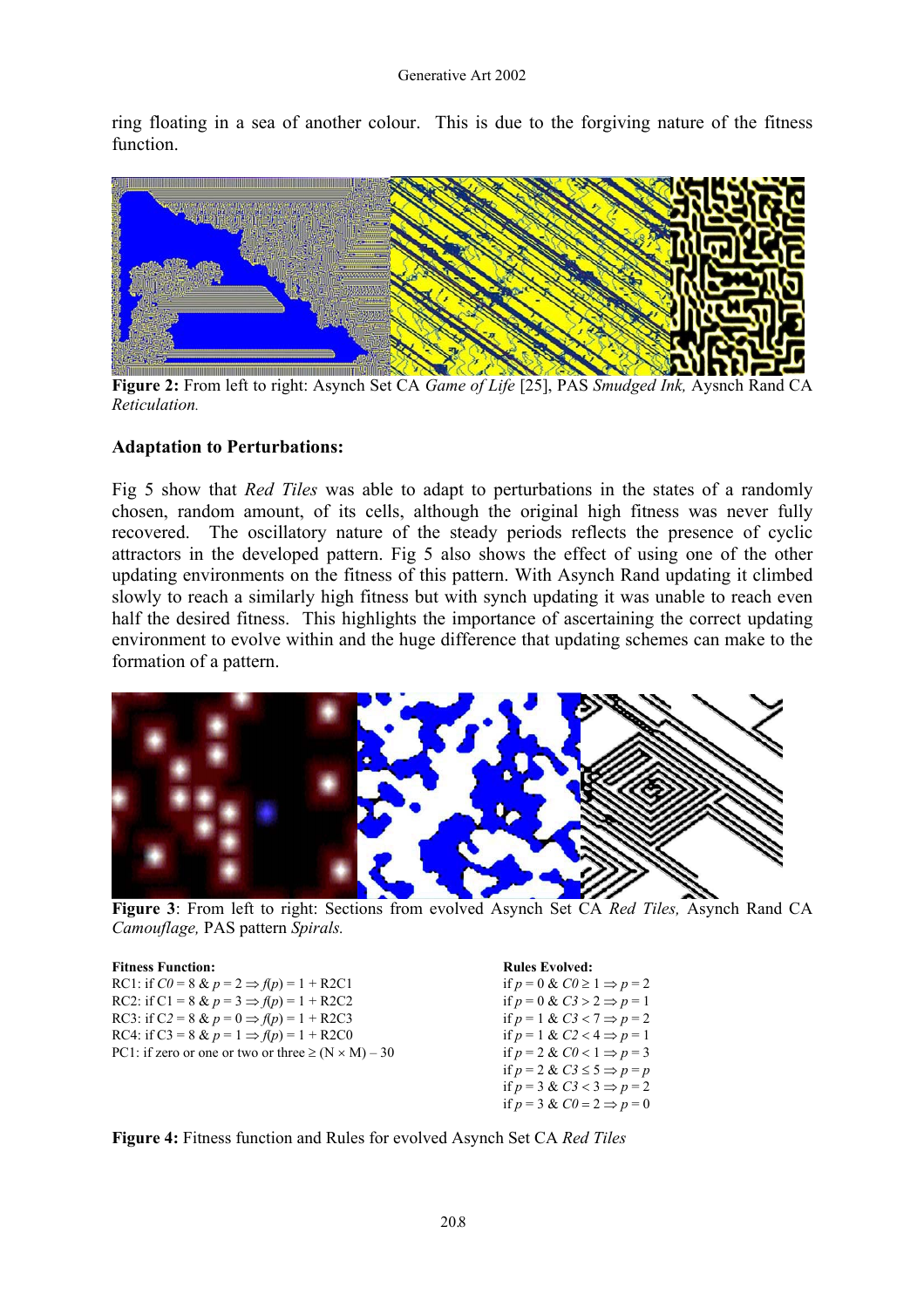

**Figure 5:** Left: graph showing the evolved Asynch Set CA *Red Tiles* when updated with (top to bottom) Asynch Set, Asynch Rand and Synch. Right: graph showing *Red Tiles'* ability to adapt to perturbations occurring at time steps 100, 200 and 300.

### **5.3 Evolved Asynch Rand CA Pattern:** *Camouflage*

In order to evolve a pattern that didn't cheat the restrictions on blanket formation, by only developing into a blanket once the time step where fitness was judged, a tougher penalty was enforced. This did not completely rule out blanket formation, but it did mean it was considerably less likely. The desired outcome was clustering, that pixels of the same colour would cluster and be surrounded by a different colour. The resulting pattern, shown in fig 3, from the fitness function in fig 6 exhibited pseudo periodic behaviour such as that described in [2]. Shapes resembling army camouflage patterns formed with flickering boundary cells.

| <b>Fitness Function:</b>                                           | <b>Rules Evolved:</b>                  |
|--------------------------------------------------------------------|----------------------------------------|
| RC1: if $C0 = 8$ & $p = 0 \Rightarrow f(p) = 1 + R2C1$             | $p = 0 \& CI > 3 \Rightarrow p = 3$    |
| RC2: if $CI = 8 \& p = 1 \Rightarrow f(p) = 1 + R2C2$              | $p = 0 \& C0 = 3 \Rightarrow p = p$    |
| RC3: if C2 = 8 & $p = 2 \Rightarrow f(p) = 1 + R2C3$               | $p = 1 \& C2 < 0 \Rightarrow p = 0$    |
| RC4: if $C3 = 8$ & $p = 3 \Rightarrow f(p) = 1 + R2CO$             | $p = 1 \& C1 < 4 \Rightarrow p = 3$    |
| PC1: if zero or one or two or three $\geq (N \times M) \times 0.5$ | $p = 2 \& C0 \leq 2 \Rightarrow p = 1$ |
|                                                                    | $p = 2 \& C0 > 3 \Rightarrow p = 0$    |
|                                                                    | $p = 3 \& C2 \leq 6 \Rightarrow p = 2$ |
|                                                                    | $p = 3 \& C2 \geq 1 \Rightarrow p = 3$ |

**Figure 6:** Fitness function and rules for evolved Asynch Rand CA pattern *Camouflage*

#### **Adaptation to Perturbations:**

The graphs in fig 7 show that this pattern was highly successful at retaining its fitness in the face of perturbations in cell state and in updating scheme.

#### **5.4 Evolved PAS Design:** *Spirals*

Using a fitness function, shown in fig 8, that rewarded for a pixel to be partially surrounded by a specific colour other than that of the pixels, led to an interesting spiral pattern. The surrounding was partial because the agent system couldn't cope with the stricter full surrounding version. No RC was set for the surrounding to be partially *C0* as the agents CA began with a blanket 0 setting. The second PC was introduced in this case so that pheromone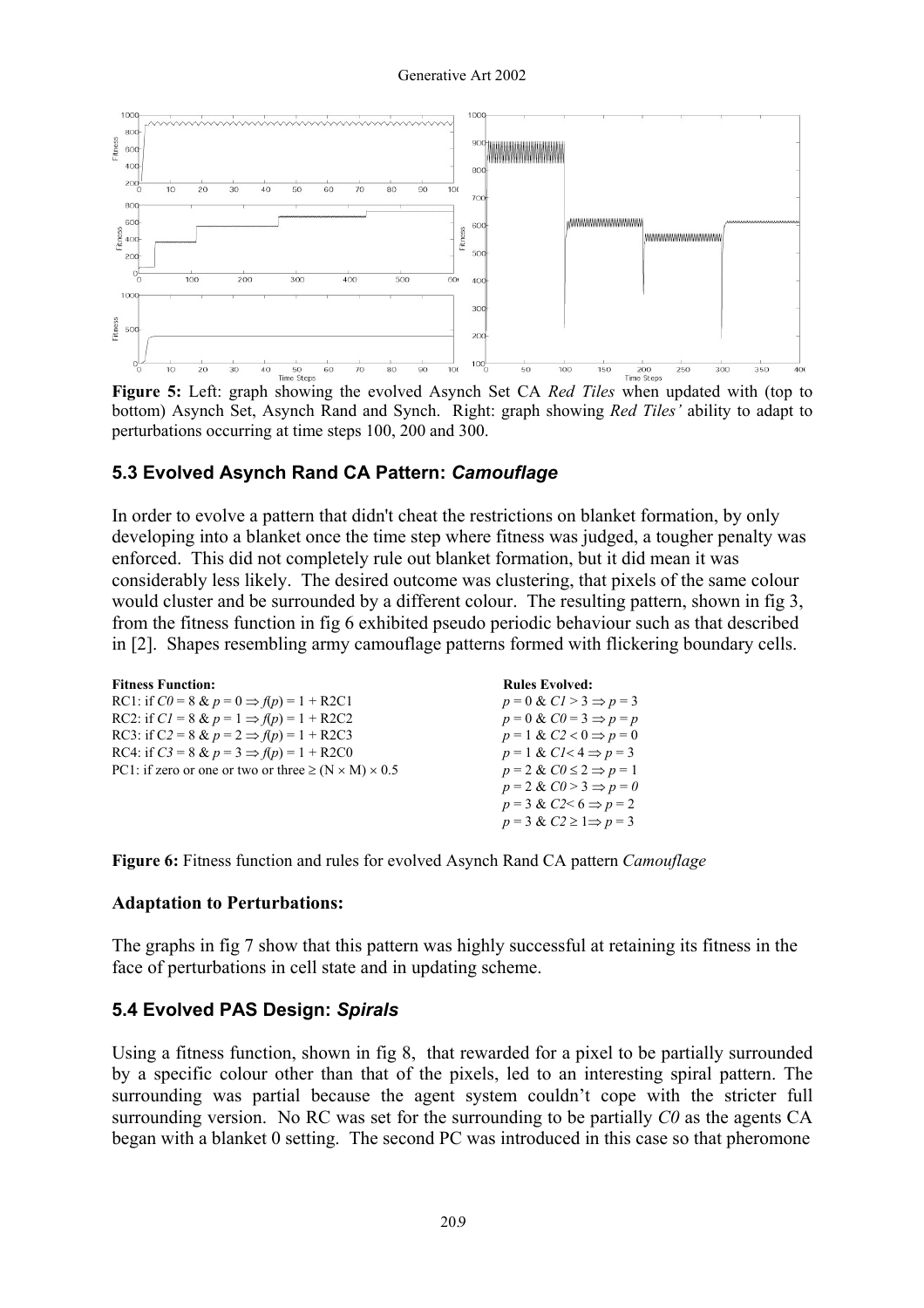

**Figure 7:** Left: graph showing the evolved Asynch Rand CA *Camouflage* when updated with (top to bottom) Asynch Rand, Asynch Set and Synch. Right: graph showing *Camouflages'* ability to adapt to perturbations, occurring at time steps 200, 400 and 600.

was definitely going to be used by the agents. When analysed the rules were particularly curious in their simplicity. The agents were only ever implementing one rule. The second rule, 'if C0 was less than or equal to eight', which of course it always was, occurred above any other rules meaning that, through the hierarchy system, the others were made obsolete. Essentially the agents were always leaving pheromone and always moving away from it. What emerged from this very simple set up was a spiraling pattern, interestingly similar to the aggregate spirals of social amoebae especially as it seems to be the opposite signaling system to that currently proposed [18]. Fig 9 shows the development of the pattern and an enhanced section of this image is shown in fig 3.

| <b>Fitness Function:</b>                                     | <b>Rules Evolved:</b>                                                |
|--------------------------------------------------------------|----------------------------------------------------------------------|
| RC1: if $C1 \ge 5$ & $p \ne 1 \Rightarrow f(p) = 1$          | $C1 \ge 2 \Rightarrow p = p$ , move away from pheromone, leave plume |
| RC2: if $C2 \ge 5$ & $p \ne 2 \Rightarrow f(p) = 1$          | $C0 \le 8 \Rightarrow p = 3$ , move away from pheromone, leave plume |
| RC3: if $C3 \ge 5$ & $p \ne 3 \Rightarrow f(p) = 1$          | $C3 = 0 \Rightarrow p = 2$ , move away from pheromone                |
| PC1: if zero or one or two or three $\geq (N \times M) - 30$ | $CO > 7 \Rightarrow p = p$ , move towards pheromone, leave plume     |
| $PC2:$ if TIME = 0                                           | $C2 = 2 \implies p = 1$ , move away from pheromone, leave plume      |
|                                                              | $C2 > 0 \Rightarrow p = p$ , move away from pheromone                |
|                                                              | $C3 \le 4 \Rightarrow p = p$ , move towards pheromone                |
|                                                              | $CO > 4 \Rightarrow p = p$ , move away from pheromone, leave plume   |
|                                                              | $AGENTS = 18$                                                        |
|                                                              | $t = 11$                                                             |
|                                                              | $Q = 7.408590$                                                       |
|                                                              | $D = 3.661763$                                                       |





**Fig 9:** Development of Pheromonal Agent Design *Spirals*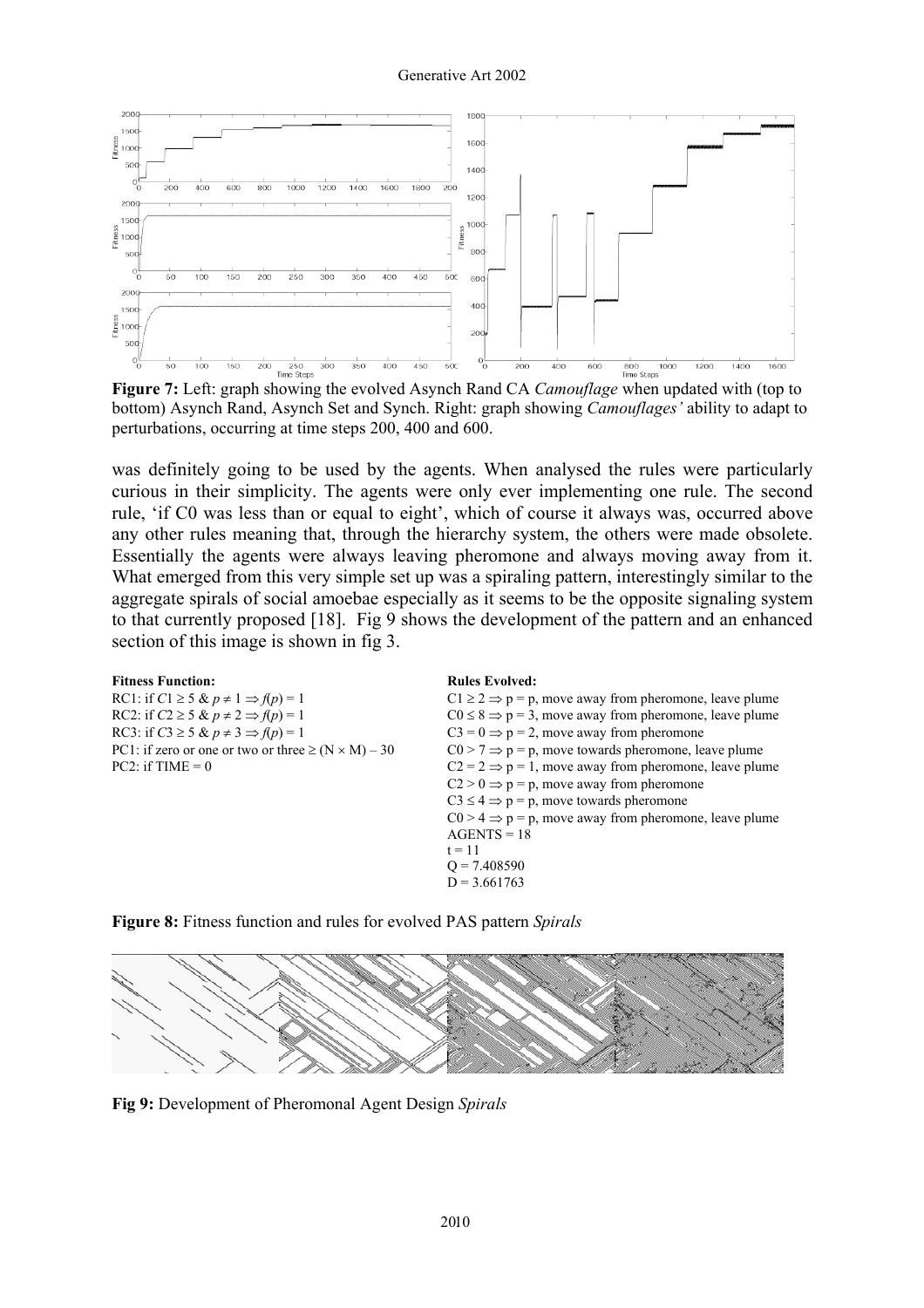#### **Adaptation to Perturbations:**

As the PAS was evolved with the initial CA as a 0 blanket, perturbing the state of cells within the range of *all* possible colours meant that the spiral design was irredeemable, see fig10. However changing a random amount of cells back to 0, i.e. 'rubbing out' some of the design didn't stop the rules recovering to a high fitness, although the characteristic spiral pattern reverted to a reticulation design.



**Figure 10:** From left to right: Graph showing the evolved PAS *Spirals* lack of adaptation to perturbations at time steps 300, 500, 700. Graph showing the evolved PAS *Spirals* adaptation to 'rubbing out'.

# **6 Conclusions**

Inspiring insights can come from interdisciplinary research. This project has confirmed the hypothesis that the evolution of asynchronously updated systems (CA or PAS), in particular Asynch Rand updating, is a good generic method for the production of adaptive aesthetic patterns and images, in agreement with observations made of the artistic process and observations in nature.

Through this project it is clear that evolution *can* find robust solutions to form patterns in the face of random initial conditions, a random updating scheme and random perturbations as long as the population are exposed to this throughout the evolution.

The choice of time step for testing the fitness of the patterns played a crucial role in the type of pattern that formed. If the fitness was judged too early then the pattern could still dissolve away into a blanket state, and if it was too late then it rewarded for patterns with very long developmental periods.

``Maybe this is how science progresses: an initial mystery based on ignorance, then a discovery and a learning stage, and a final mystery based on knowledge. Sounds a bit like art.'' [14] Pp 25.

## **8. Acknowledgements**

Many thanks to Ezequiel Di Paolo for supervision and to Peter Bentley for editing advise.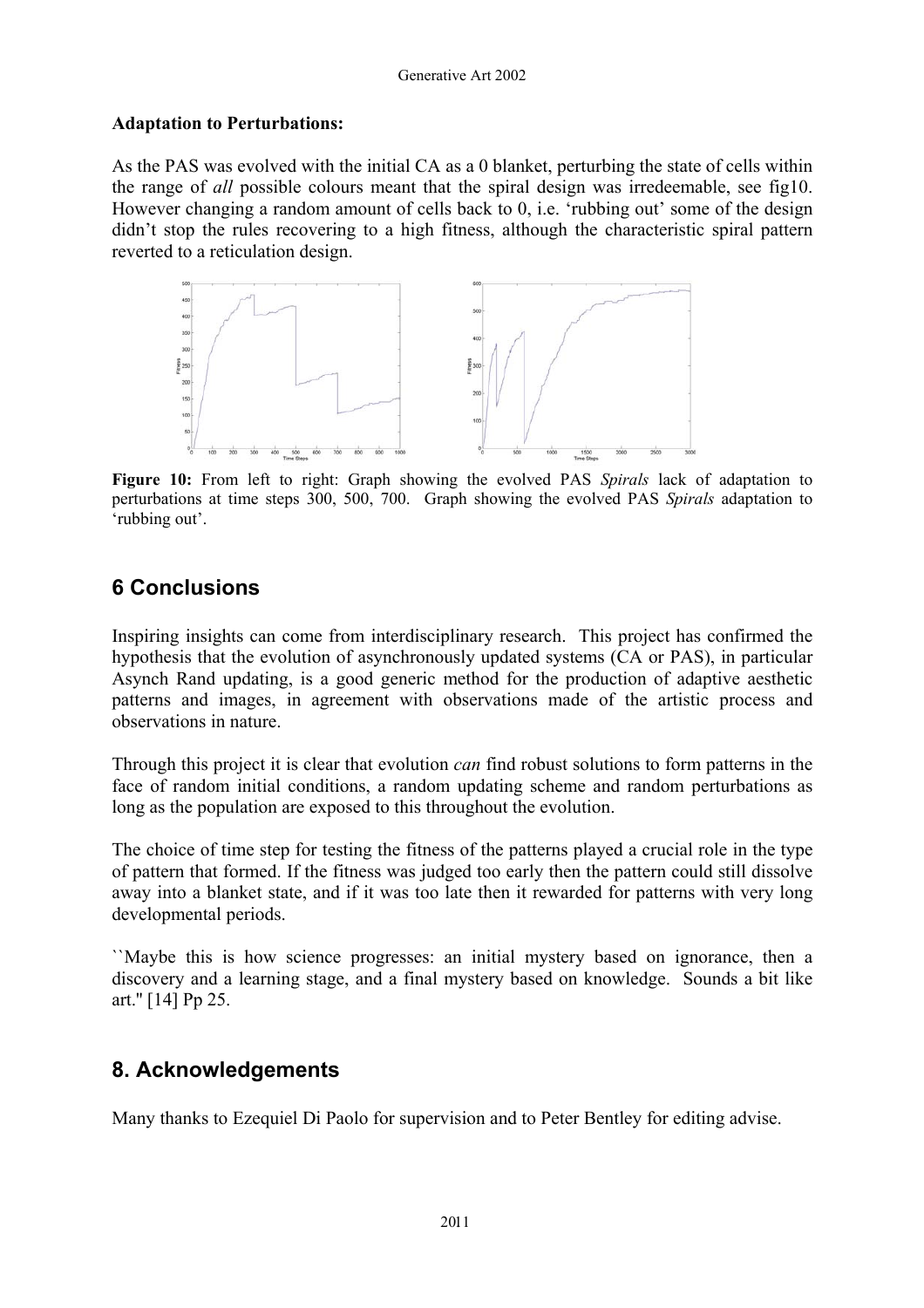# **9. References**

- [1] Frisch, K, V. (1975). Animal Architecture. Hutchinson of London, 1st edition.
- [2] Di Paolo, E. A. (2001). Rhythmic and non-rhythmic attractors in asynchronous random boolean networks. To appear in BioSystems.
- [3] Harvey, I. and Bossomaier, T. (ECAL97). Time out of joint: Attractors in asynchronous random boolean networks. In Husbands, P. and Harvey, I., editors, Proceedings of the Fourth European Conference on Artificial Life, pages 67–75.
- [4] Wolpert, L. and Stein, W, D. (1984). Positional information and pattern formation. In Malacinski, G. M. and Bryant, S. V, editors, Pattern Formation, pages 3–22. Macmillan Publishing Company, New York.
- [5] Kauffman, S. (1984). Pattern generation and regeneration. In Malacinski, G. M. and Bryant, S. V., editors, Pattern Formation, pages 73–102. Macmillan Publishing Company, New York.
- [6] Bonabeau, E., Guerin, S., Snyers, D., Kuntz, P., and Theraulaz, G. (1992). Three dimensional architectures grown by simple stigmergic agents. Biosystems, 56:13–32.
- [7] Grass´e, P.-P. (1959). La Reconstruction du nid et les coordinations interindividuelles chez Bellicositermes natalensis et Cubitermes sp. La th´eorie de la stigmergie:. Elsevier Science.
- [8] Pask, G. (1962). Principles of Self-organisation, chapter A Proposed Evolutionary Model, pages 229–253. Symposium Publications Division, Pergamon Press, Oxford.
- [9] Dawkins, R. (1991). The Blind Watchmaker. Penguin Books.
- [10] Sims, K. (1991). Artificial evolution for computer graphics. In Computer Graphics (Siggraph '91 proceedings), pages 319–328.
- [11] Dorin, A. (2001). Aesthetic fitness and artificial evolution for the selection of imagery from the mythical library. To appear in Advances in Artificial Life Proc 6th European Conf on Artificial Life.
- [12] Hornby, G. and Pollack, J. (2001b). Evolving l-systems to generate virtual creatures. Elsevier Science Ireland.
- [13] Coates, P and Carranza, P, M. (2001). Swarm modelling: The use of swarm intelligence to generate architectural form. CECA University of East London, London. http://ceca.uel.ac.uk/cad/ : visited 2002-03-14.
- [14] Tchalenko, J. (2002). The painters eye revisited. Science and Art: Seeing Both Sides, Wellcome News Supplement, The Wellcome Trust, 5:24–25.
- [15] Ades, D. (1995). Dali. World of Art Series, Thames and Hudson Ltd.
- [16] Donaldson, J. (1970). The Elements of Beauty. Also, Reflections on the harmony of sensibility and reason. Garland Publishing, New York.
- [17] Graven, J. (1968). Non Human Thought. Arlington Books, London.
- [18] Bentley, K. (2002). Evolving Asynchronous Adaptive Systems for an Exploration of Aesthetic Pattern Formation. EASy MSc Thesis. Available at: [www.cs.ucl.ac.uk/staff/k.bentley](http://www.cs.ucl.ac.uk/k.bentley) (14/11/02).
- [19] Murray, J. D. (1989). Mathematical Biology. Springer-Verlag, Berlin.
- [20] Levy, S. (1992). Artificial Life: The Quest for a New Creation. Penguin Books, London.